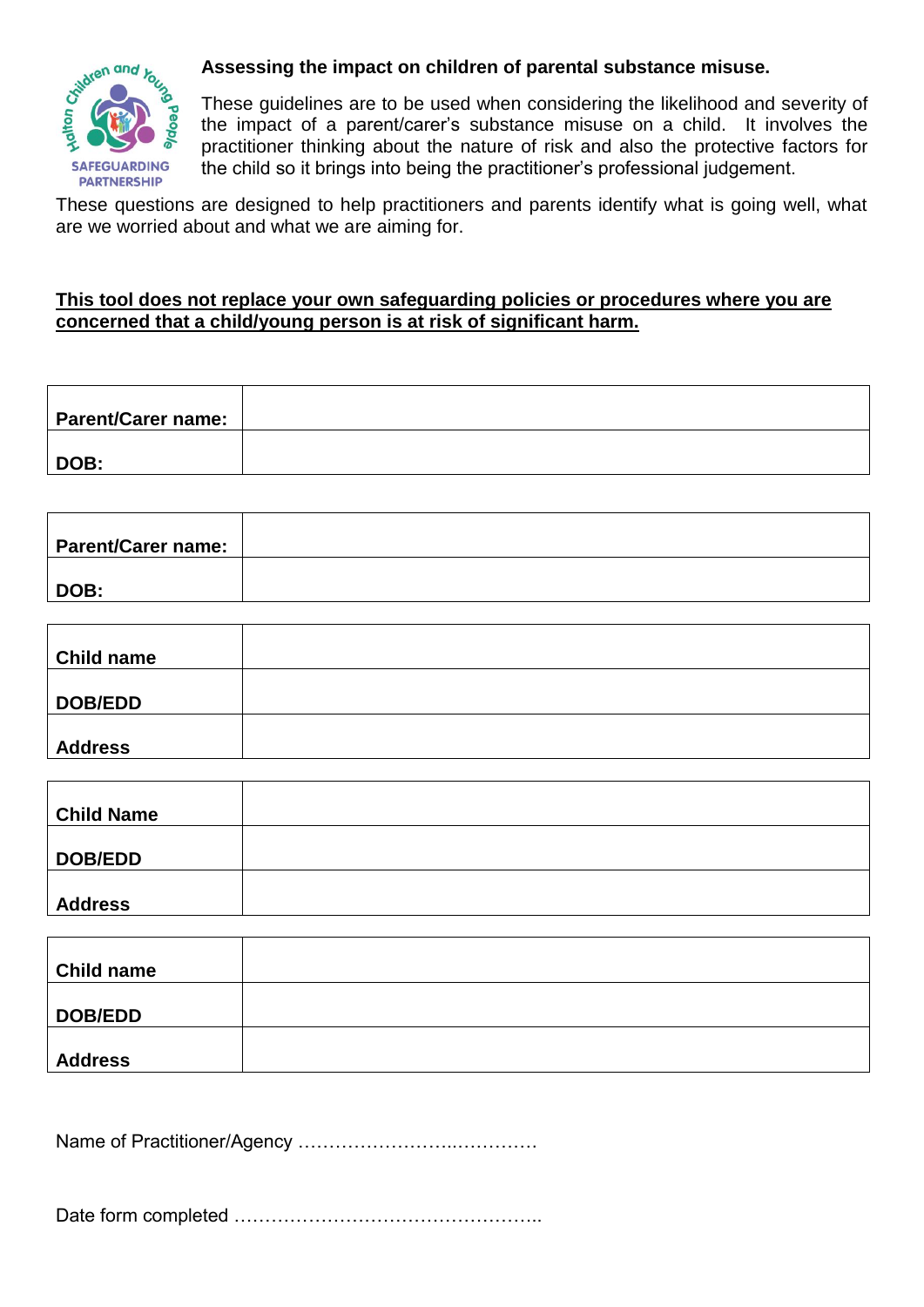|              | <b>Name</b>                                                                                                                                                                                                        |  |
|--------------|--------------------------------------------------------------------------------------------------------------------------------------------------------------------------------------------------------------------|--|
| A            | What substances are being used (how much,<br>how often, cost, pattern of use, and how are<br>they being used?                                                                                                      |  |
| B            | How does your drug/alcohol use impact on<br>your day-to-day life? And your children's daily<br>life?                                                                                                               |  |
| C            | How does your use impact on your ability to<br>care for your children? (Routines, caring<br>responsibilities, supervision, availability)                                                                           |  |
| D            | Who lives at home with you and how does<br>their presence impact on your care of your<br>children? (Include those who may stay over,<br>is the home a shared property, rented, owner-<br>occupied)                 |  |
| Е            | Do you have a supportive partner, family<br>members, or significant other who can<br>support you in the care of your children? (Do<br>they use drugs or alcohol?)                                                  |  |
| F            | Are you in contact with any services who can<br>support you and your child(ren)?                                                                                                                                   |  |
| G            | What single thing would help to improve the<br>situation for you and your children?                                                                                                                                |  |
| H            | How do you store your drugs/alcohol?<br>(paraphernalia, safe storage, including<br>medicines. What would you do if your child<br>accidentally swallows, or accidentally comes<br>into contact with paraphernalia?) |  |
| $\mathbf{I}$ | Are you experiencing any other difficulties<br>that are stopping you from addressing your<br>drug/alcohol use? (domestic abuse, mental<br>health, pregnancy?)                                                      |  |
| J            | Are you aware of Safer Sleep for you and<br>your child? (Where does your child sleep, do<br>they have their own bed?) family/children                                                                              |  |